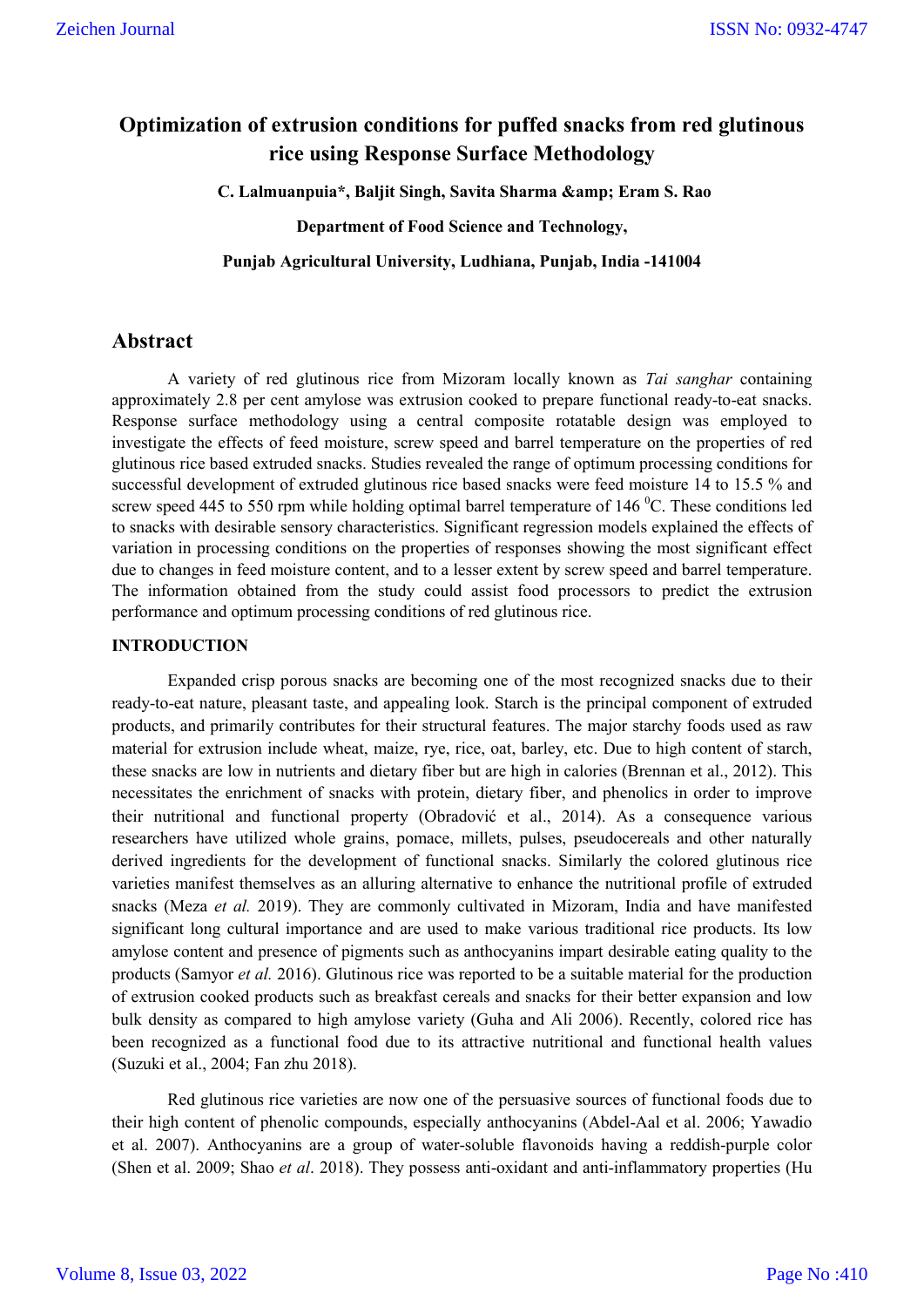et al., 2003). This class of biologically active compounds are known to be greatly efficient in reducing the concentration of reactive free radicals (Adom and Liu 2002) and cholesterol levels in the human body (Lee et al., 2008).

Extrusion technology is one of the most versatile operations available to the food industry for transformation of raw materials into intermediate or finished products. It has been used for producing several food products including snacks, porridge, textured vegetable protein, confectioneries and pet foods (Toft, 1979). Extrusion processed foods can be broadly classified into two categories based on the application of heat as hot extruded products and cold extruded products.

The quality attribute of the extrudates depends on a number of factors like feed moisture, feed composition, particle size, presence of additives and variables such as screw speed, barrel temperature, feed rate, die geometry and type of extruder (Jin et al. 1995; Suknark et al. 1997; B. Singh et al. 2007). Therefore, extrusion cooking of food requires close control of several variables as changing these factors determines the degree of macromolecular transformations, which in turn influences the qualities of extruded products. The responses studied such as expansion, density, Water absorption index (WAI), Water solubility index (WSI) and hardness are crucial parameters to assess the quality of the extruded product (Patil et al. 2007).

Response surface methodology (RSM) has been used for the optimization of processing conditions, level of ingredients and formulations in extruded snack foods by several researchers (Altan et al., 2008; Seth et al. 2012; B. Singh et al. 2013). RSM is a statistical mathematical technique that uses quantitative data in an experimental design to determine and simultaneously solve multivariate equations, optimize processes and products (Giovanni, 1983). RSM seeks to find the relation between responses and independent variables. It is also a useful tool to minimize the number of trials and provide a multiple regression approach to achieve optimization.

The study was conducted with the aim to examine the effect of feed moisture content, screw speed and barrel temperature on the product characteristics of red-colored glutinous rice-based extruded snacks using response surface methodology (RSM) and to optimize the extrusion condition for the preparation of glutinous rice-based snacks.

### **MATERIALS AND METHODS**

#### **Sample preparation**

A local variety of glutinous rice from Mizoram '*Tai sanghar*' containing approximately 2.8 per cent amylose was procured through Krishi Vigyan Kendra (KVK), Mizoram, India. The rice grain was grounded to flour using a hammermill fitted with a sieve 1.5 mm. 5 percent salt was added to the rice flour.

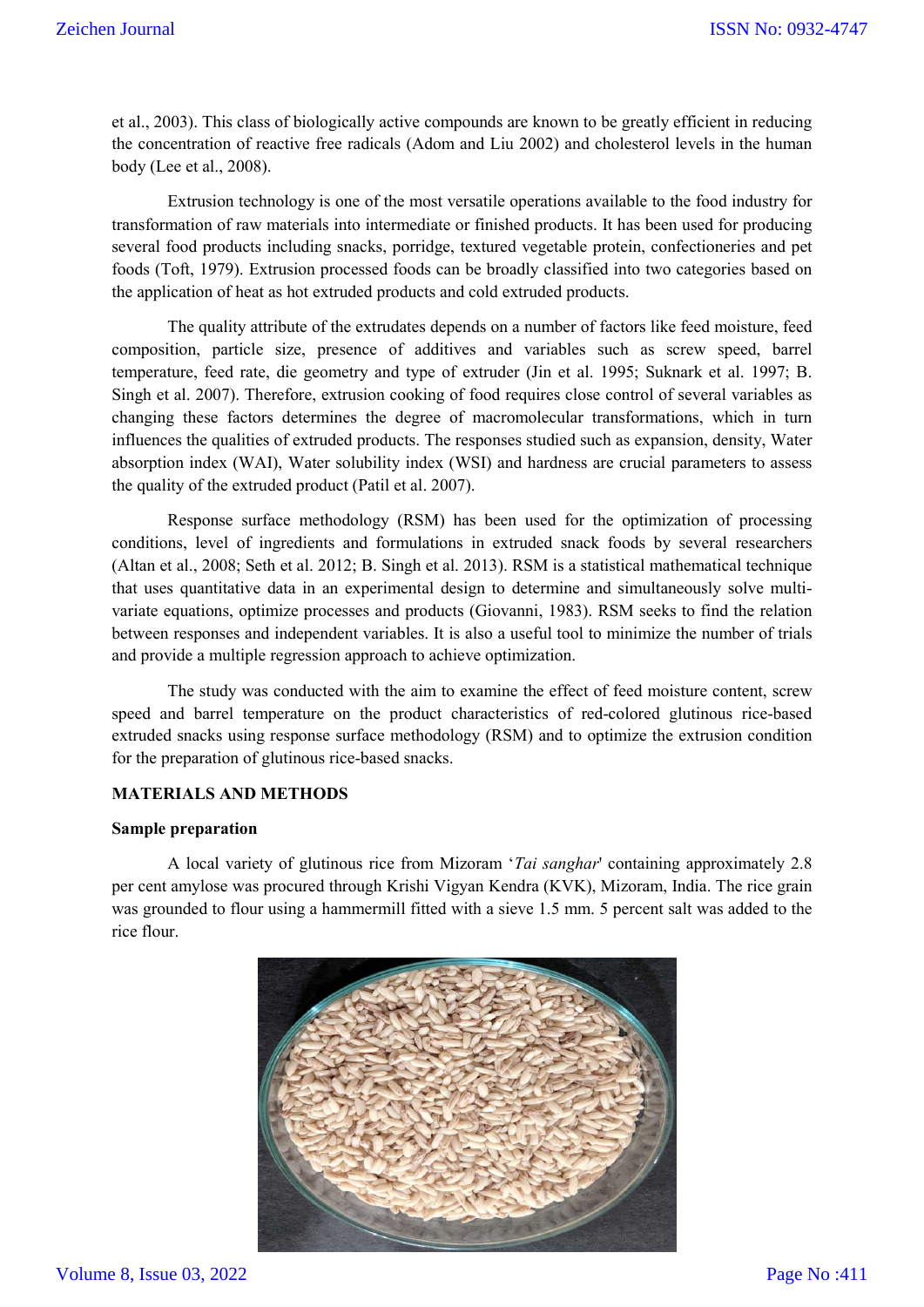### **Figure 1: Red glutinous rice** *Tai Sanghar* **variety**

### **Experimental design**

RSM was used to investigate the effect of extrusion condition on product responses. Statistical software Design Expert 11 (Stat-ease inc, Minneapolis, MN, USA) was used to design the experiment. The central composite rotatable design for three independent variables was performed (Myers 1971). The independent variables include different levels of feed moisture content (13-19 %), screw speed (349-601 rpm) and barrel temperature (116-184  $^{\circ}$ C) which were established based on the results of preliminary trials. Response variables were specific mechanical energy (SME), bulk density, expansion ratio, water absorption index (WAI), water solubility index (WSI) and hardness. A polynomial equation was fitted to the data to obtain a regression equation. Response surface plots were generated with the same software.

#### **Extrusion cooking**

Extrusion cooking was carried out using a co-rotating twin-screw extruder (Clextral, Firminy, France). The extruder barrel diameter was 25 mm and its length to diameter ratio (L/D) was 16:1.

The barrel of the extruder was divided into four zones. The temperature of the first, second, third and fourth zone was maintained at  $40^{\circ}$ C,  $70^{\circ}$ C, and  $100^{\circ}$ C, respectively, during the experiments, while the temperature at the fourth zone of the barrel was changed according to the experimental design. The diameter of the die was 1.5 mm. The feed moisture content was varied by injecting water into the extruder with a pump. The die of the extruder was attached with a cutter with four-bladed knives that cut at a constant speed. The extrudates were cooled, packed in polyethylene bags and stored in a dry place.

#### **Determination of product responses**

#### **Specific Mechanical Energy (SME)**

Estimation of SME (Wh/kg) was carried out from the extruder and processing parameters such as rated screw speed (600 rpm), power motor rating (7.5 KW), actual screw speed, % motor torque and mass flow rate (kg/h) using the formula given by Pansawat et al (2008):

# SME (Wh/kg) =  $\frac{\text{Actual screw speed (rpm)}{ \text{Red screw speed (rpm)}} \times \frac{\% \text{ motor torque}}{100} \times \frac{\text{motor power rating}}{\text{mass flow rate (kg/h)}}$ Rated screw speed (rpm)  $100$

The % motor torque was taken in triplicates from the digital display of the extruder. The motor power rating is the maximum power of the motor corresponding to 100% torque on the screw shaft. Rated screw speed is the highest possible rotational speed of the extruder screw.

#### **Density (g/cc):**

The density  $(g/cc)$  of extrudates was determined by the rapeseed displacement method using a 100 ml measuring cylinder by volumetric displacement as described by Patil et al (2007). The weight of 10 gm sample was measured for its volume using rapeseed to fill the air spaces between extrudates and gently tapped for five times. The ratio of sample weight and volume in the cylinder was computed as bulk density (Pan et al 1998).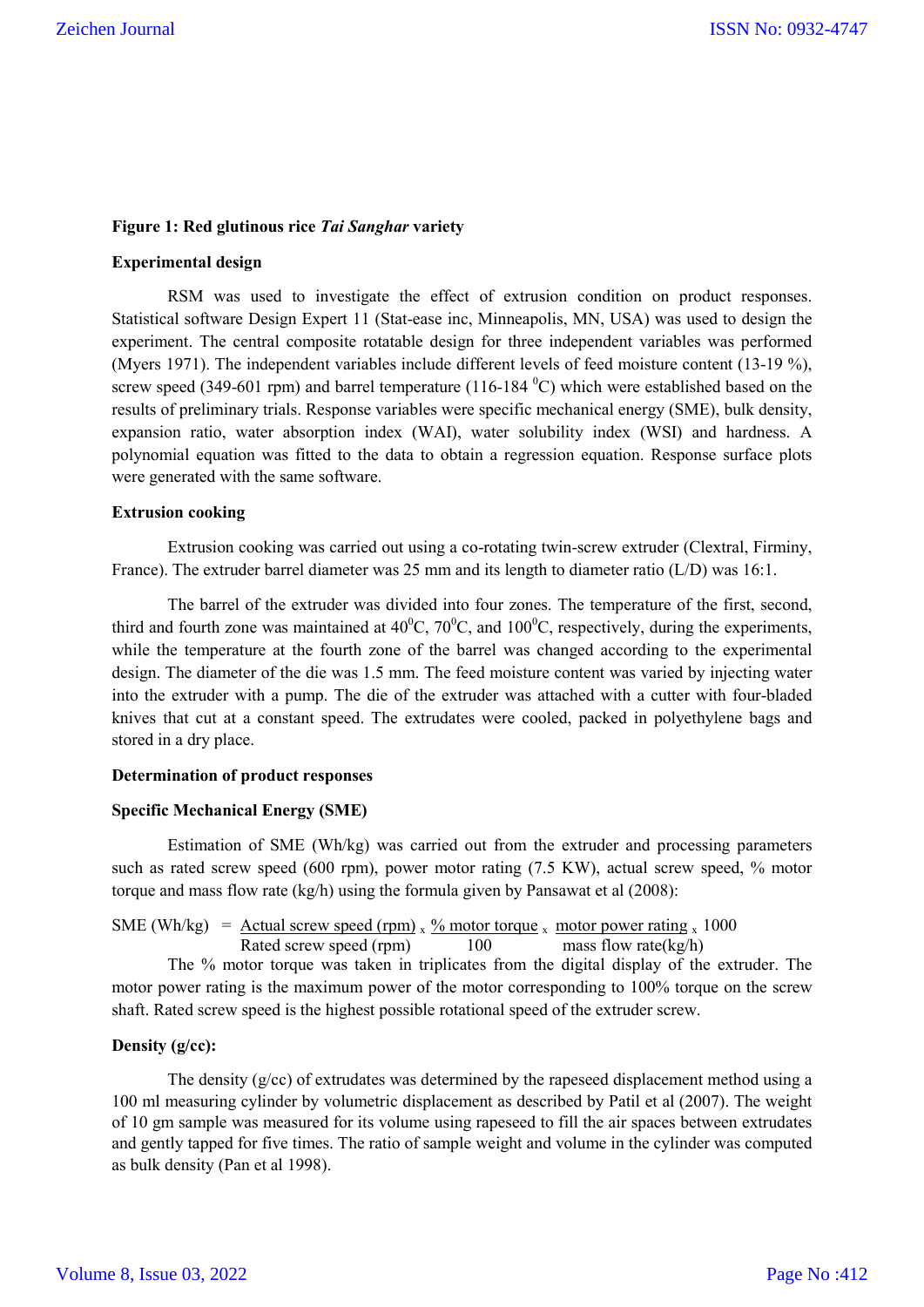| Density | $=$ | Weight of sample $(g)$ |
|---------|-----|------------------------|
|         |     | Volume displaced (ml)  |

### **Expansion Ratio:**

The Expansion Ratio was calculated by the ratio of the diameter of extrudate and diameter of die (Fan et al 1996). The mean diameter of five random snacks was taken using a Vernier caliper.

| Expansion Ratio $=$ | Diameter of the extrudate |
|---------------------|---------------------------|
|                     | Diameter of die           |

### **Water absorption index (WAI)**

WAI is the measurement of the volume taken up by polymer of starch after allowing it to swell in excess water. It was analyzed using the following procedure (Anderson et al 1969). In a 50 ml pre weigh centrifuge tube, finely ground sample (2.5 g) was placed and mixed with 30ml of distilled water at  $30^{\circ}$ C. The suspension were mixed properly by stirring it recurrently for 30 minutes followed by centrifugation at 3000 rpm for 15 minutes. The portion of liquid i.e. supernatant were gently poured into pre weighed petri plates. WAI was calculated from the weight of the remaining gel as, grams of gel obtained, per gram of the sample.

WAI = Weight of sediment Weight of sample

### **Water solubility index (WSI)**

WSI indicates the quantity of free polysaccharides discharged by the granules of starchy food after suspension in excess water. WSI is measured as the weight of dry solids obtained after evaporation of the liquid portion from WAI experiment as conducted by (Anderson et al 1969).

| WSI | $=$ | Weight of dissolved solids in supernatant | 100- |
|-----|-----|-------------------------------------------|------|
|     |     | Weight of sample                          |      |

### **Hardness**

Texture analyzer (TA-XT2) was used in compression mode to record the amount of force required to break extruded snacks.  $P_{50}$  compression probe (50 mm diameter cylinder aluminum) was used to measure the force it takes to break the sample which corresponds to hardness. The test was operated at 1.0 mm/s pre-test speed, 2.0 mm/s test speed and 10.0 mm/s post-test speed at distance of 5 mm. The extruded sample of uniform size and shape were selected, the average of three readings were taken.

### **Consumer Acceptance test**

The extruded snacks obtained were then tested for consumer acceptance by youth panellists (n=300) on 9-point hedonic scale.

### **Optimization**

For optimization, statistical calculations were used to generate overlaid contour plots from the regression models which gave no significant lack of fit and high  $R^2$  value. In order to attain an optimized product with improved quality and functional properties, a proper choice of optimum conditions is necessary. Out of 20 samples, three samples with the highest sensory scores were chosen and the range of their values for SME, density, ER, WAI, WSI and hardness were used as a criterion for graphical optimization. Finally, validation of experiments was carried out to confirm the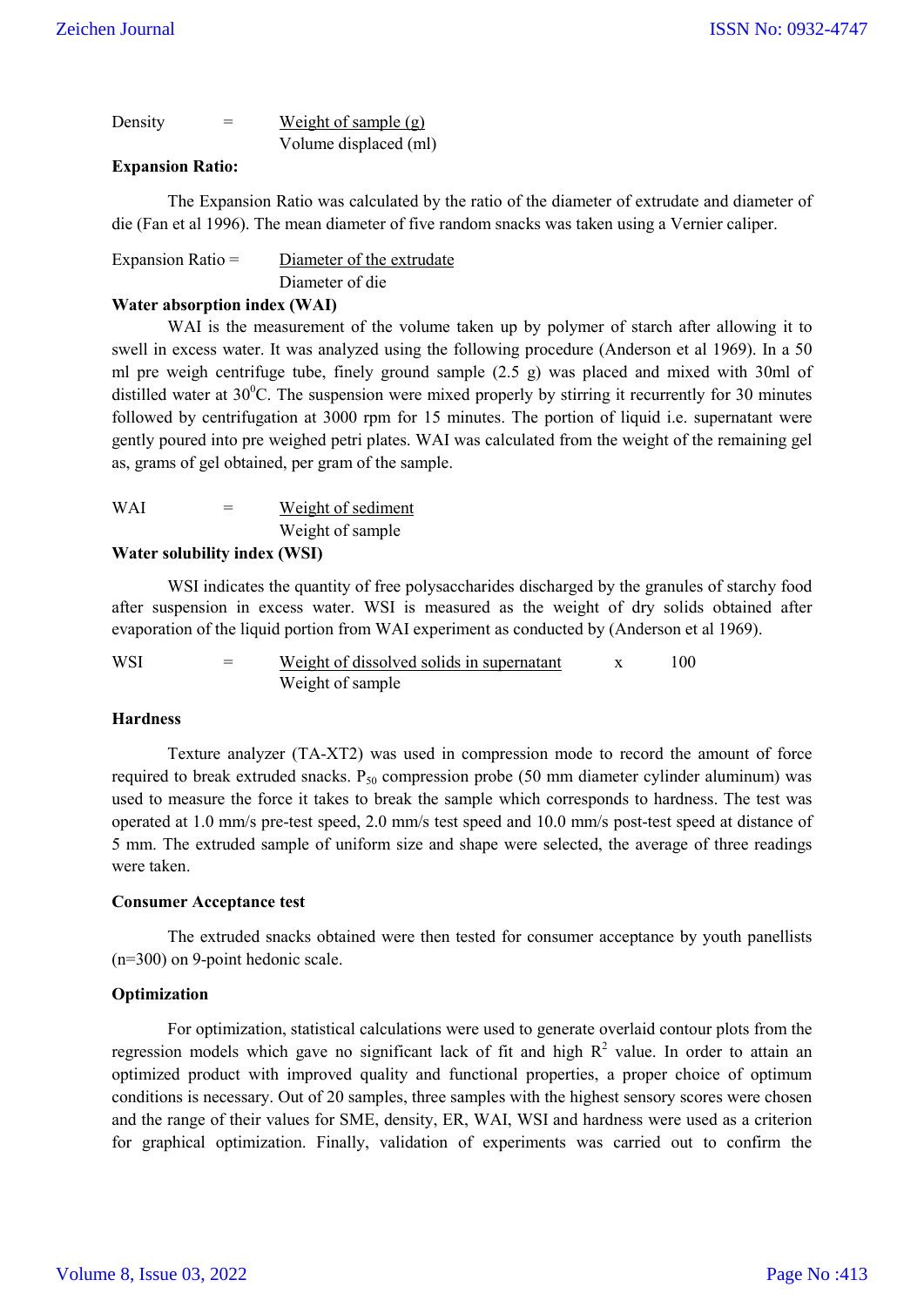adequateness of the models for predicting the optimum processing conditions. A good agreement between the actual values and the predicted values indicated the validation of the results.

### **RESULTS**

The effect of extrusion conditions on the physical and functional properties of extruded snacks was studied using RSM. RSM is a collection of mathematical and statistical techniques useful for analyzing problems where several independent variables influence dependent variables or responses. RSM reduced the number of experimental runs needed to provide sufficient information for statistically acceptable results. It seeks to find a relation between independent variables and responses.

| Extrusion conditions |                |                       | Product responses |                        |                     |            |            |          |                              |
|----------------------|----------------|-----------------------|-------------------|------------------------|---------------------|------------|------------|----------|------------------------------|
| Feed<br>Moisture     | Screw<br>speed | Barrel<br>Temperature | <b>SME</b>        | <b>Bulk</b><br>density | Expansio<br>n ratio | <b>WAI</b> | <b>WSI</b> | Hardness | Overall<br>acceptabil<br>ity |
| $(\%)$               | (rpm)          | (C)                   | (Wh/kg)           | (g/cc)                 |                     | (g/g)      | $(\%)$     | (N)      | (Out of 9)                   |
| 14                   | 400            | 130                   | 252               | 164                    | 4.028               | 0.986      | 76.38      | 49.92    | 6.2                          |
| 18                   | 400            | 130                   | 244               | 205                    | 3.721               | 1.324      | 67.82      | 81.28    | 5.7                          |
| 14                   | 550            | 130                   | 266               | 110                    | 4.7                 | 0.898      | 75.84      | 53.14    | 6.6                          |
| 18                   | 550            | 130                   | 240               | 175                    | 3.98                | 1.123      | 58.13      | 73.84    | 6.3                          |
| 14                   | 400            | 170                   | 240               | 141                    | 4.498               | 0.908      | 70.87      | 51.35    | 6.8                          |
| 18                   | 400            | 170                   | 228               | 164                    | 4.053               | 1.205      | 78.87      | 67.45    | 6.2                          |
| 14                   | 550            | 170                   | 262               | 103                    | 4.836               | 0.826      | 79.59      | 49.94    | 8.1                          |
| 18                   | 550            | 170                   | 238               | 142                    | 4.34                | 1.062      | 78.41      | 61.29    | 5.7                          |
| 13                   | 475            | 150                   | 260               | 111                    | 4.946               | 0.887      | 79.29      | 49.74    | 7.9                          |
| 19                   | 475            | 150                   | 230               | 167                    | 4.183               | 1.348      | 70.11      | 88.65    | 5.5                          |
| 16                   | 349            | 150                   | 240               | 160                    | 3.576               | 1.019      | 78.41      | 56.05    | 6.8                          |
| 16                   | 601            | 150                   | 264               | 116                    | 4.096               | 0.848      | 73.02      | 52.13    | 6.6                          |
| 16                   | 475            | 116                   | 255               | 185                    | 4.262               | 1.083      | 62.07      | 66.16    | 6.8                          |
| 16                   | 475            | 184                   | 245               | 120                    | 4.553               | 0.889      | 79.91      | 50.95    | 7.4                          |
| 16                   | 475            | 150                   | 255               | 120                    | 4.525               | 0.947      | 77.93      | 53.14    | 7.6                          |
| 16                   | 475            | 150                   | 257               | 135                    | 4.519               | 0.931      | 77.74      | 55.24    | 7.3                          |
| 16                   | 475            | 150                   | 253               | 127                    | 4.504               | 0.934      | 78.93      | 54.76    | 7.5                          |
| 16                   | 475            | 150                   | 255               | 129                    | 4.505               | 0.895      | 75.75      | 53.24    | 7.2                          |
| 16                   | 475            | 150                   | 256               | 137                    | 4.513               | 0.891      | 76.16      | 55.79    | 7.3                          |
| 16                   | 475            | 150                   | 254               | 141                    | 4.509               | 0.934      | 79.01      | 57.84    | 7.5                          |

**Table 1: Effect of extrusion conditions on product responses** 

Data obtained with respect to the effect of extrusion conditions on product responses of glutinous rice-based extruded snacks are given in Table 1. Analysis of variance (ANOVA) was conducted to assess the significant effects of the independent variables on the product responses and which of the responses were significantly affected by varying processing conditions. The regression coefficients for each of the response variables are given in Table 2.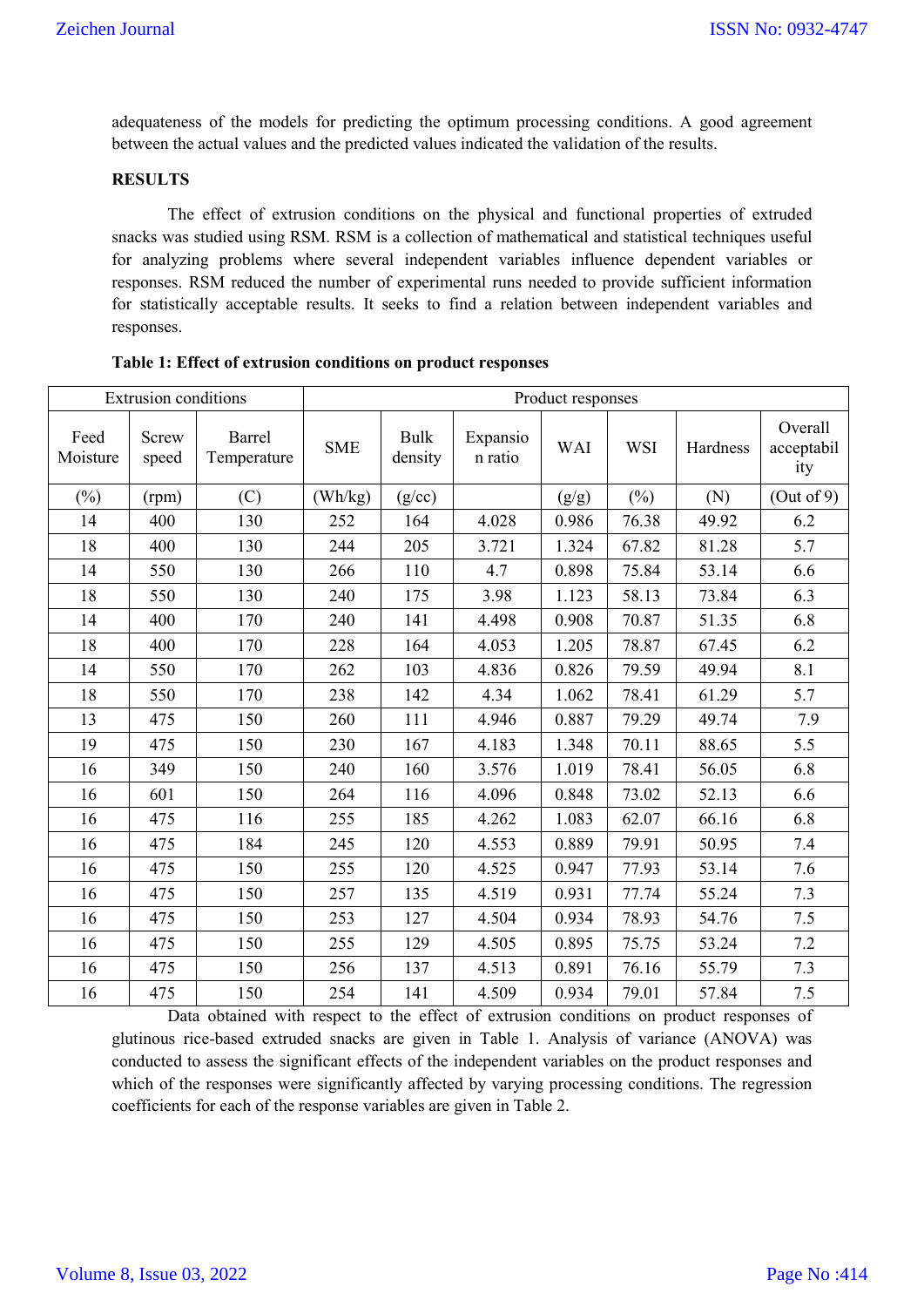| Table 2: Regression coefficients for fitted models. |            |           |                      |           |            |                 |
|-----------------------------------------------------|------------|-----------|----------------------|-----------|------------|-----------------|
| <b>Parameters</b>                                   | <b>SME</b> | ER        | <b>BD</b>            | WAI       | <b>WSI</b> | <b>Hardness</b> |
| Intercept of model                                  | $2.077*$   | $4.51*$   | $132.12*$            | $0.92*$   | $77.59*$   | $54.99*$        |
| Feed moisture (A)                                   | $-8.82**$  | $-0.24**$ | $19.19**$            | $0.14**$  | $-2.55**$  | $10.61**$       |
| Screw speed (B)                                     | $6.03**$   | $0.18**$  | $-15.92**$           | $-0.06**$ | $-0.81*$   | $-1.34**$       |
| Barrel temperature $(C)$                            | $-3.72**$  | $0.13**$  | $-15.62**$           | $-0.05**$ | $4.36**$   | $-3.93**$       |
| AB                                                  | $-3.75**$  | $-0.06**$ | 5                    | $-0.02**$ | $-2.29**$  | $-1.93**$       |
| AC                                                  | $-0.25$    | 0.01      | $-5.5*$              | $-0.004$  | $4.13**$   | $-3.08**$       |
| BC                                                  | 2.75       | $-0.04$   | 3                    | 0.008     | $2.31**$   | $-0.42$         |
| $A^2$                                               | $-4.39**$  | 0.02      | 3.76                 | $0.07**$  | $-1.09**$  | $5.03**$        |
| $B^2$                                               | $-1.56**$  | $-0.24**$ | 3.41                 | 0.009     | $-0.73-$   | $-0.31$         |
| $\mathbf{C}^2$                                      | $-2.27**$  | $-0.03*$  | $8.53**$             | $0.03**$  | $2.40**$   | $1.27**$        |
| $\cdots$<br>$\sim$ $\sim$ $\sim$                    | $\cdots$   |           | $\sim$ $\sim$ $\sim$ |           |            |                 |

**\*\* Significant at p<0.01;** 

**\* Significant at p<0.05**



### **Figure 2: Glutinous rice based snacks extruded at different processing conditions**

# **Optimization**

Graphical multi-response optimization was done to obtain optimum processing conditions for Graphical multi-response optimization was done to obtain optimum processing conditions for the development of extruded snacks. Based of sensory evaluation, three samples with the highest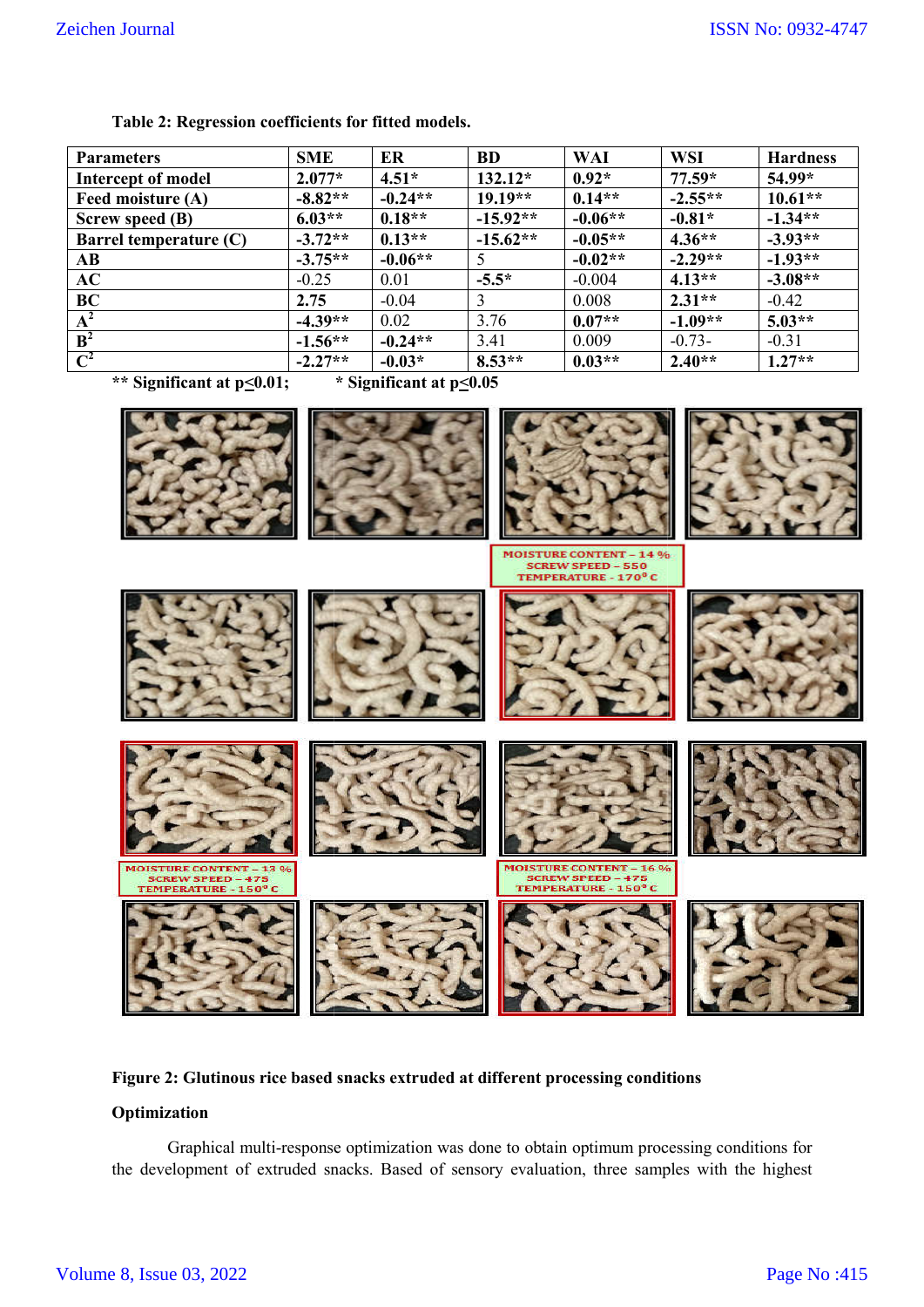overall acceptability were selected. The minimum and maximum range of values were obtained from the selected samples for graphical optimization. Overlay contour plots were developed by superimposing the contour graphs of selected product responses using Stat-ease Design-Expert version 11 which helps to find the overlaid area that satisfied all constraints. The optimum range of processing conditions for the development of the best product quality is indicated by the dark portion of the overlaid area (Fig 3). The optimized conditions obtained for glutinous rice-based extruded snacks were found to be in the range of feed moisture 14 to 15.5 %**,** screw speed 445 to 550 rpm while holding optimum barrel temperature of 146  $^0C$  as shown in Fig 3.

|                         | <b>Extrusion conditions</b> | <b>Product responses</b>            |            |                        |                           |       |            |                 |
|-------------------------|-----------------------------|-------------------------------------|------------|------------------------|---------------------------|-------|------------|-----------------|
| Feed<br><b>Moisture</b> | <b>Screw</b><br>speed       | <b>Barrel</b><br><b>Temperature</b> | <b>SME</b> | <b>Bulk</b><br>density | <b>Expansion</b><br>ratio | WAI   | <b>WSI</b> | <b>Hardness</b> |
| 14                      | 550                         | 170                                 | 262        | 103                    | 4.84                      | 0.826 | 79.59      | 49.94           |
|                         | 475                         | <b>150</b>                          | 260        |                        | 4.95                      | 0.887 | 79.29      | 49.74           |
| 16                      | 475                         | l 50                                | 255        | 120                    | 4.52                      | 0.947 | 77.93      | 53.14           |

|  |  | Table 3: Optimized process parameters for highly acceptable extrudates |  |  |  |  |
|--|--|------------------------------------------------------------------------|--|--|--|--|
|  |  |                                                                        |  |  |  |  |



**Fig 3: Optimum region identified by the overlaid contour plots of the responses: SME, bulk density, expansion ratio, WAI, WSI and hardness at different levels of moisture content and screw speed while holding optimal barrel temperature at 146.2<sup>0</sup> C.**

#### **Validation**

Validation was conducted for confirming the correctness of the model equations for predicting the optimum response values. The actual values obtained and the predicted values are almost similar. It can be observed that variation between actual response values and predicted values was less than 5 %. The results proved the validation of the RSM model and indicate that the model was adequate for predicting optimum conditions in the production of glutinous rice-based extruded snacks.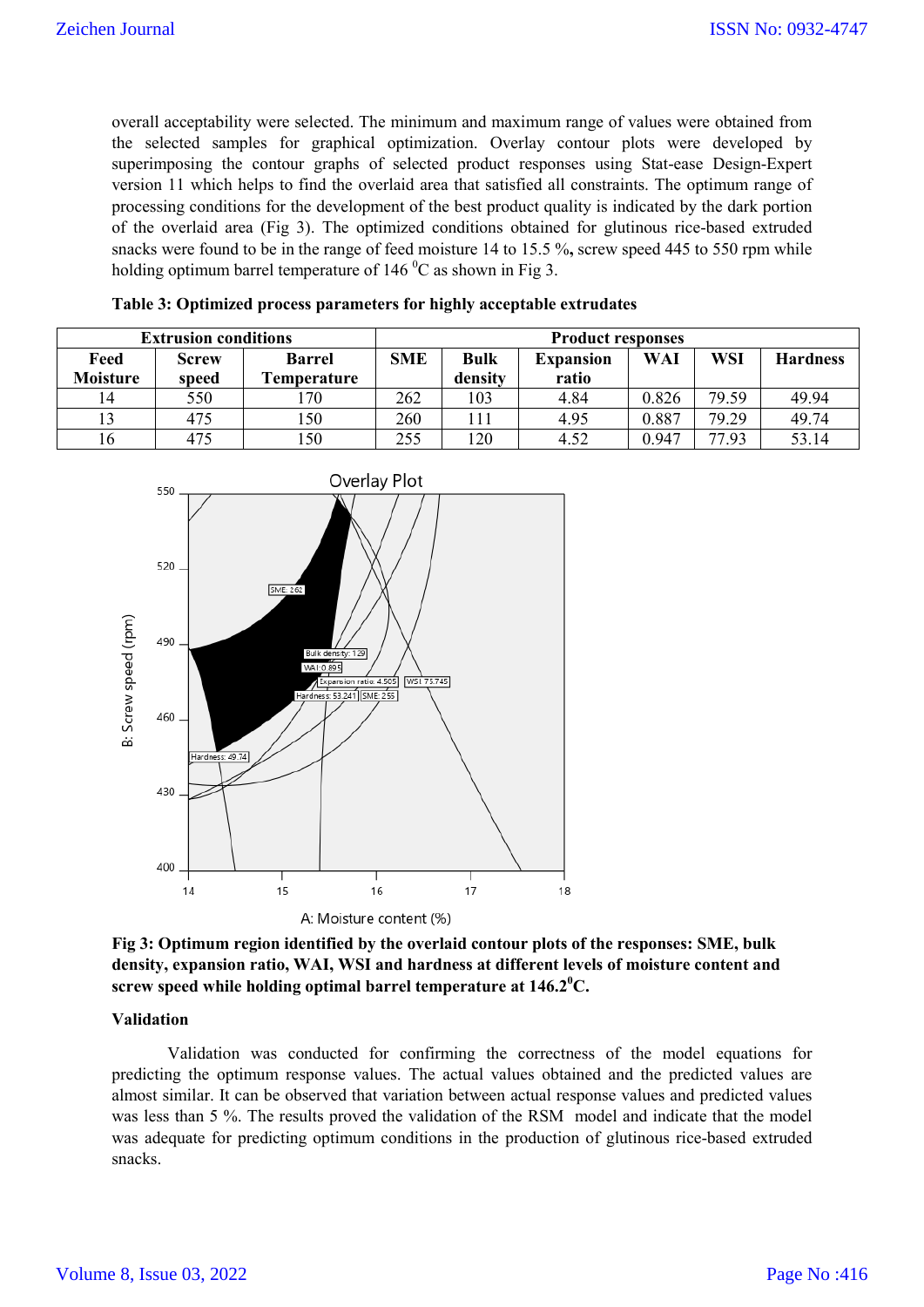| Values      | Response         |      |             |          |                |  |  |  |  |  |
|-------------|------------------|------|-------------|----------|----------------|--|--|--|--|--|
|             | Density $(g/cc)$ | ER   | WAI $(g/g)$ | WSI $(%$ | Hardness $(N)$ |  |  |  |  |  |
| Predicted   | 132.12           | 4.51 | 0.92        | 77.59    | 54.99          |  |  |  |  |  |
| Actual      | 130.63           | 4.67 | 0.91        | 74.72    | 56.27          |  |  |  |  |  |
| Variation % | .13              | 3.54 | 1.08        | 3.69     | 2.33           |  |  |  |  |  |

#### **Table 4: Predicted response vs actual response**

### **DISCUSSIONS**

### **Effect of extrusion conditions on product responses**

### **Specific Mechanical Energy (Wh/kg)**

SME is the total mechanical energy supplied to the extruded material to obtain 1 kg of extrudate (Guha et al 1997). It provides knowledge about extruder efficiency. Higher input of SME is usually associated with a greater degree of starch gelatinization and better expansion. Therefore, high input of SME is desirable for expanded extrudate products like snacks (Meng et al. 2010).

The calculated values of SME for glutinous rice-based extruded snacks varied between 228- 266 Wh/kg. The low values of SME were obtained at high feed moisture content and low screw speed. Therefore, SME was observed to be inversely related to feed moisture. High moisture produces a lubricating effect that causes a reduction in feed viscosity resulting in less energy use and subsequently reduced the SME (Pathania et al 2013). Increase in screw speed results in high shear rate and less residence time which increases SME. An increase in temperature generally results in a decrease in SME values which can be explained by the increased in gelatinization of starch and reduction in apparent viscosity of the plasticized mass (Guha et al. 1997). The results are in agreement with findings of Altan et al (2008) and B. Singh et al (2015) in barley and potato extrudates.



**Fig. 4: Effect of extrusion variables on SME of glutinous rice.**

### **Bulk Density (g/cc)**

Bulk density which indicates porosity is an important parameter in determining the quality of extruded puffs and snacks. During extrusion cooking, as the food material gets heated in the barrel of an extruder, the moisture often gets heated above its boiling point so that when the food material exits the extruder die, a part of the moisture would quickly flash off as steam resulting in puffing with large alveoli and low density. However, if enough heat is not generated to flash off sufficient moisture for puffing (either due to low barrel temperature or high feed moisture), it resulted in a less expanded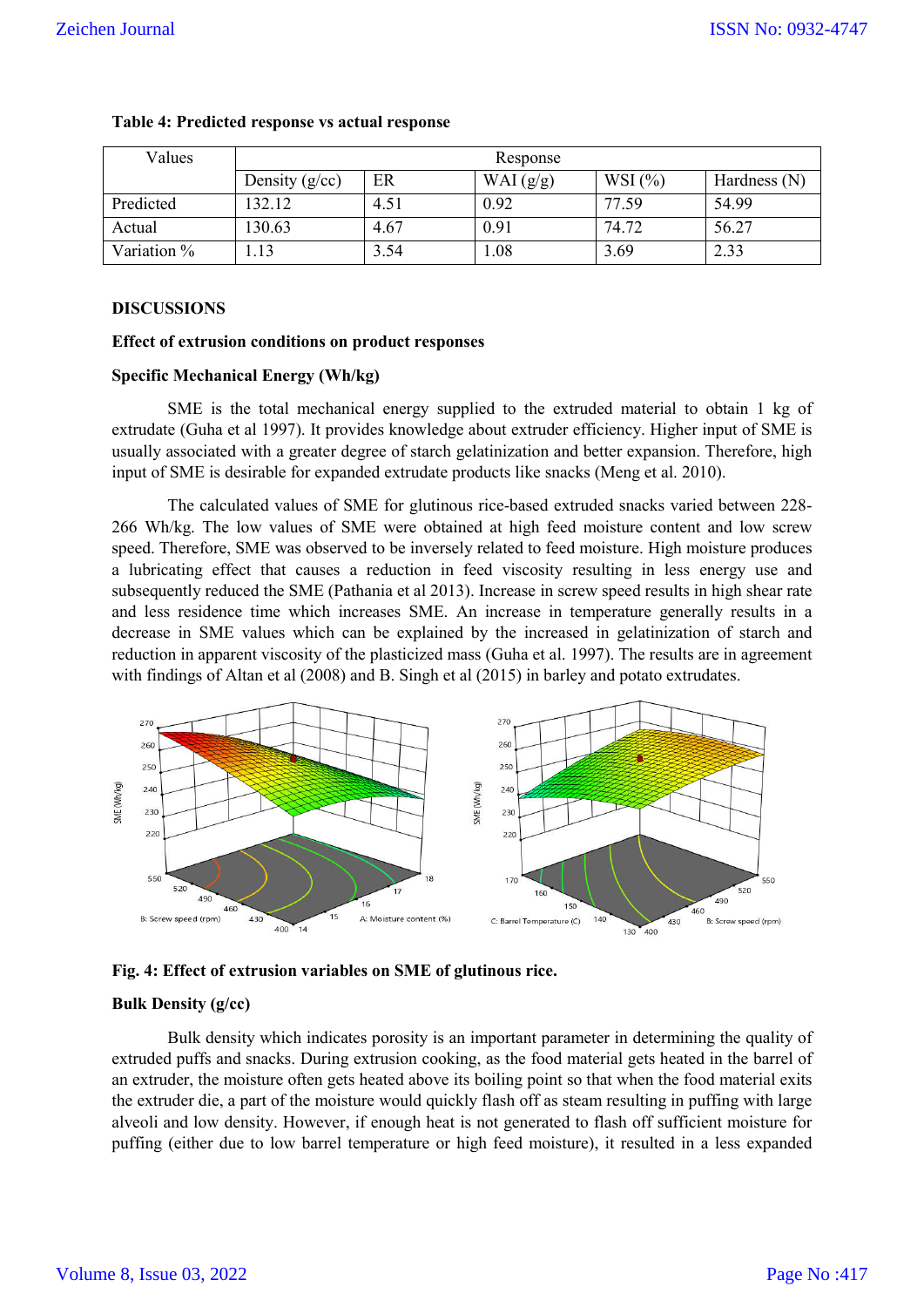product with high density and collapsed cells. Low bulk density is generally associated with puffing and crispiness which is desirable for acceptable extruded snacks.

The glutinous rice extrudates showed bulk densities in the range of 103 to 205 g/cc. It was observed that the extrusion conditions viz. feed moisture, screw speed, and the temperature had a significant effect on the bulk density of extrudate as shown in Fig. 5. Increased feed moisture leads to a sharp increase in extrudate density having a more compact texture and less porous structure. High feed moisture resulted in the dough with reduced elasticity due to plasticization of the melt and therefore reduced gelatinization and increased density (Mercier and Feillet 1975, Thymi et al. 2005). However, low feed moisture level resulted in high viscosity which related directly to the shear stress of the plasticized mass and the increased degree of gelatinization (van Langerich 1990). An increase in screw speed and temperature had a slightly negative effect on the extrudate density. High barrel temperature raises the level of thermal input which leads to better gelatinization. The high shear provided due to increased screw speed combined with high temperature leads to more structural breakdown and reduced viscosity which favors bubble growth during extrusion thereby leading to a decrease in density (Guha et al 1997).



**Fig. 5: Effect of extrusion variables on bulk density of glutinous rice**

#### **Expansion ratio**

Expansion Ratio (ER) is a measure of the extent of puffing as a result of extrusion. It is the most significant physical property of puffed snacks. HTST extrusion process forms pockets of air cells that give porous expanded structure which is a highly desirable and important property of extrudates. Since porosity is used to describe the expansion properties, therefore expansion ratio and bulk density are inversely related to each other. Higher the bulk density, lower the expansion ratio (Jin et al 1995; Bhattacharya 1997).

Expansion ratio for glutinous rice-based extruded snacks varied between 3.576 to 4.836 (Table 1). A high expansion ratio was obtained at low feed moisture content, high screw speed and barrel temperature (Fig. 4). Moisture content showed the most pronounced effect on the expansion ratio. This could be partly due to a decrease in viscosity with an increase in moisture. In low feed moisture (14%), low viscosity causes a drag force which enhances pressure on the die and resulted in a higher expansion ratio of the extrudates (Seth et al 2015). The increase in ER with an increase in temperature and screw speed is explained by the fact that higher barrel temperature and screw speed could cause more degree of gelatinization and the superheated steam produced causes the snack to expand more. Higher temperature and shearing reduces the viscosity of dough mass and increases the vapor pressure of the moisture and thus the degree of puffing (Hsieh et al. 1989). Our results are in agreement with studies conducted by Emir et al 2003; Ding et al 2005; Guha et al 2006; Seth et al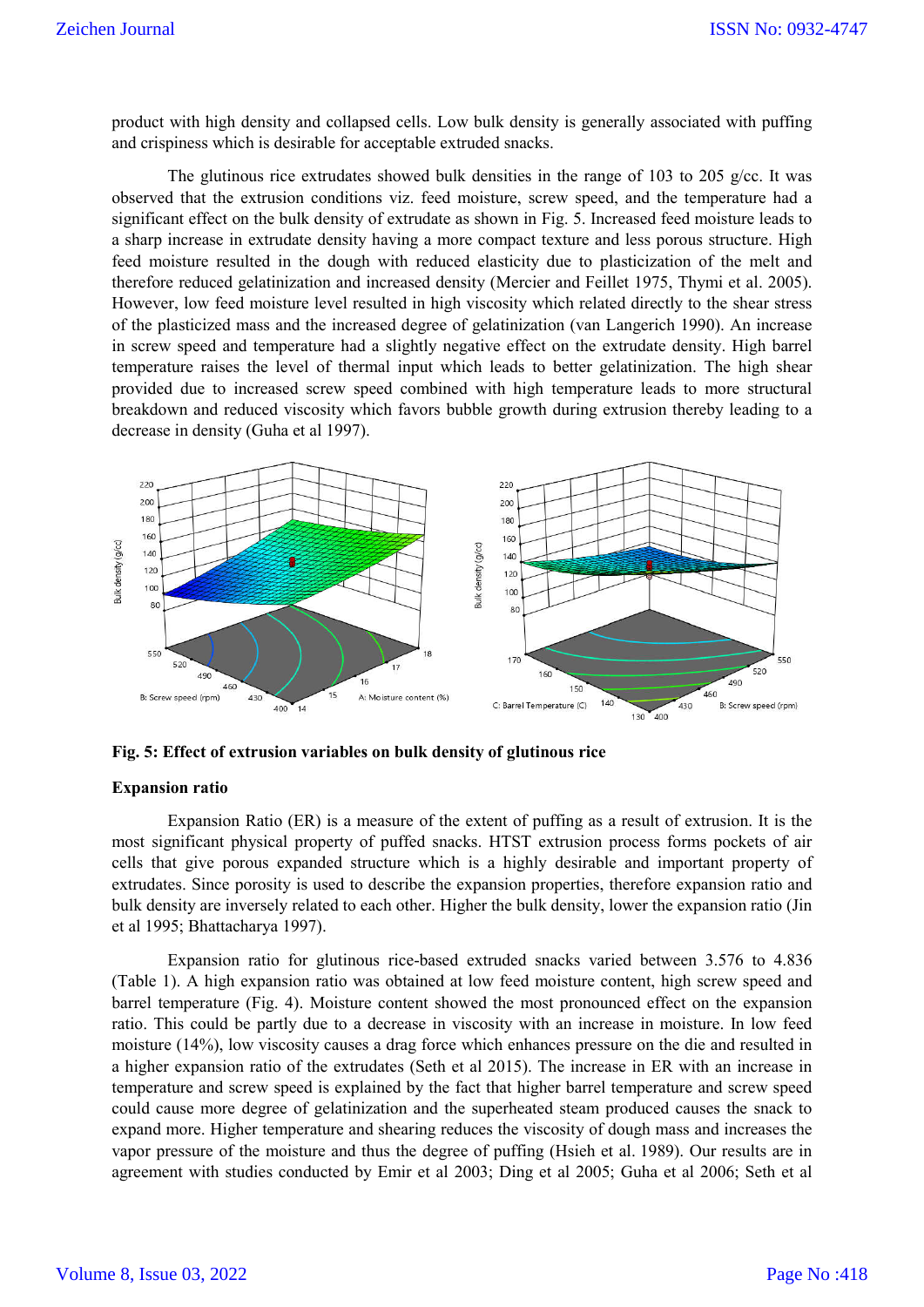

2012, who reported a direct relation between ER with barrel temperature and screw speed, while there is an inverse relation with feed moisture content.



#### **Water Absorption Index (g/g)**

WAI determines the amount of water (in grams) that is bound to one gram of dry grounded sample (Anderson et al 1969). It measures the amount of water absorbed by the starch after swelling in excess water, which corresponds to the weight of the gel formed (Mason and Hoseney 1986). It depends on the availability of hydrophilic groups that binds water and on the capacity of gel formation of the macromolecules (Gomez and Aguilera 1983). WAI reveals the amount of modification in native starch during extrusion cooking and it can be used as an index of gelatinization (Anderson et al. 1969). Starches that undergo a higher degree of gelatinization and degradation of granules results in reduced WAI.

The WAI of extrudates ranged from 0.826 to 1.348 g/g (Table 1). WAI was shown to be positively affected by feed moisture and negatively affected by screw speed and barrel temperature. Our results are in agreement with the findings of Ding et al 2005; Joshi et al 2014 and Singh et al 2015. High WAI was shown by products extruded at high moisture and low temperature which was also reported by Anderson et al (1969) and Mercier and Feillet (1975). The reduction in water holding capacity can be due to the degradation of starch molecules and a decrease in molecular size. At high moisture, low screw speed and low temperature, there is lesser degradation of polymer chains and more availability of hydrophilic groups resulting in higher values of WAI (Gomez and Aguilera 1983). WAI was found to increase with feed moisture because water reportedly acts as a plasticizer during extrusion cooking and reduces starch degradation resulting in an increased WAI (Hagenimana et al 2006; Suksomboon et al 2011). Fig. 5 depicts the effects of extrusion conditions on WAI in three-dimensional response surface plots.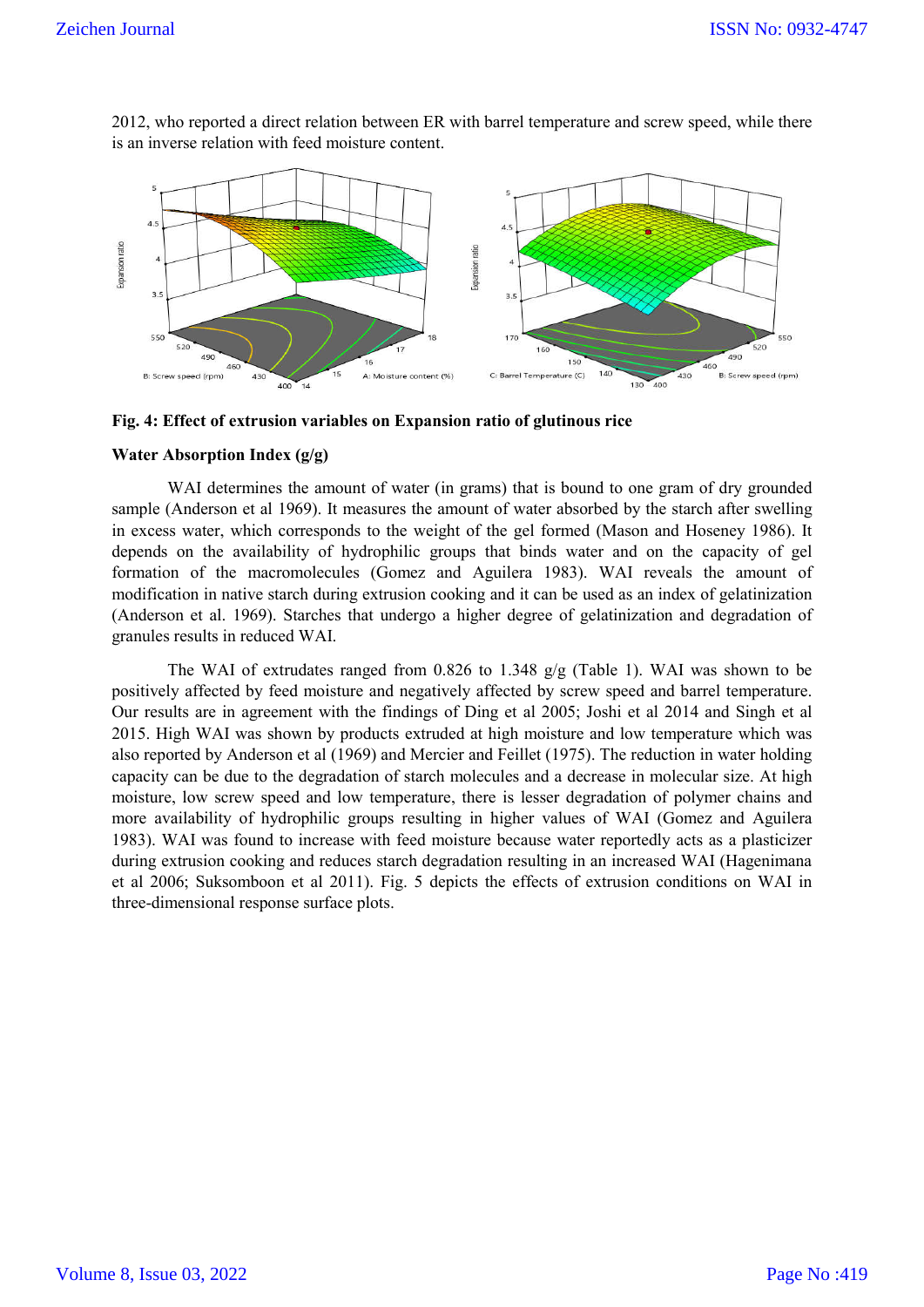

**Fig. 5: Effect of extrusion variables on WAI of glutinous rice**

#### **Water Solubility Index (%)**

WSI measures the degree to which the powdered extruded material dissolves in water. It is determined by the quantity of soluble materials which increases due to the starch degradation. In other words, WSI determines the extent to which starch conversion occurs due to extrusion cooking which corresponds to the total soluble polysaccharides released (Ding et al 2005; Balasubramanian et al. 2014). High WSI indicates good starch digestibility as it indicates the level of gelatinization and dextrinization (Guha et al 1997). WSI also indicates the extent of degradation of molecular components (Kirby et al 1988).

The WSI of extrudates ranged from 58.127 to 79.911 (Table 1). Feed moisture and barrel temperature exhibit a more pronounced effect on WSI as shown in Fig. 6. The coefficients of the regression equations show that barrel temperature had the highest (positive) effect on WSI which indicates that WSI increases with barrel temperature. This can be due to a higher extent of dextrinization due to extremely high heat treatment. At low feed moisture, the drag force increases leading to starch degradation resulting in high WSI. Mercier and Feillet 1975 and Gandhi et al 2018 also reported an increase in WSI with the increase in barrel temperature and decreasing feed moisture. High values of WSI are more desirable in extruded puffed snacks (Guha et al. 2003), therefore a combination of high barrel temperature and low moisture using low amylose variety is desirable to achieve high WSI.



**Fig. 6: Effect of extrusion variables on WSI of glutinous rice**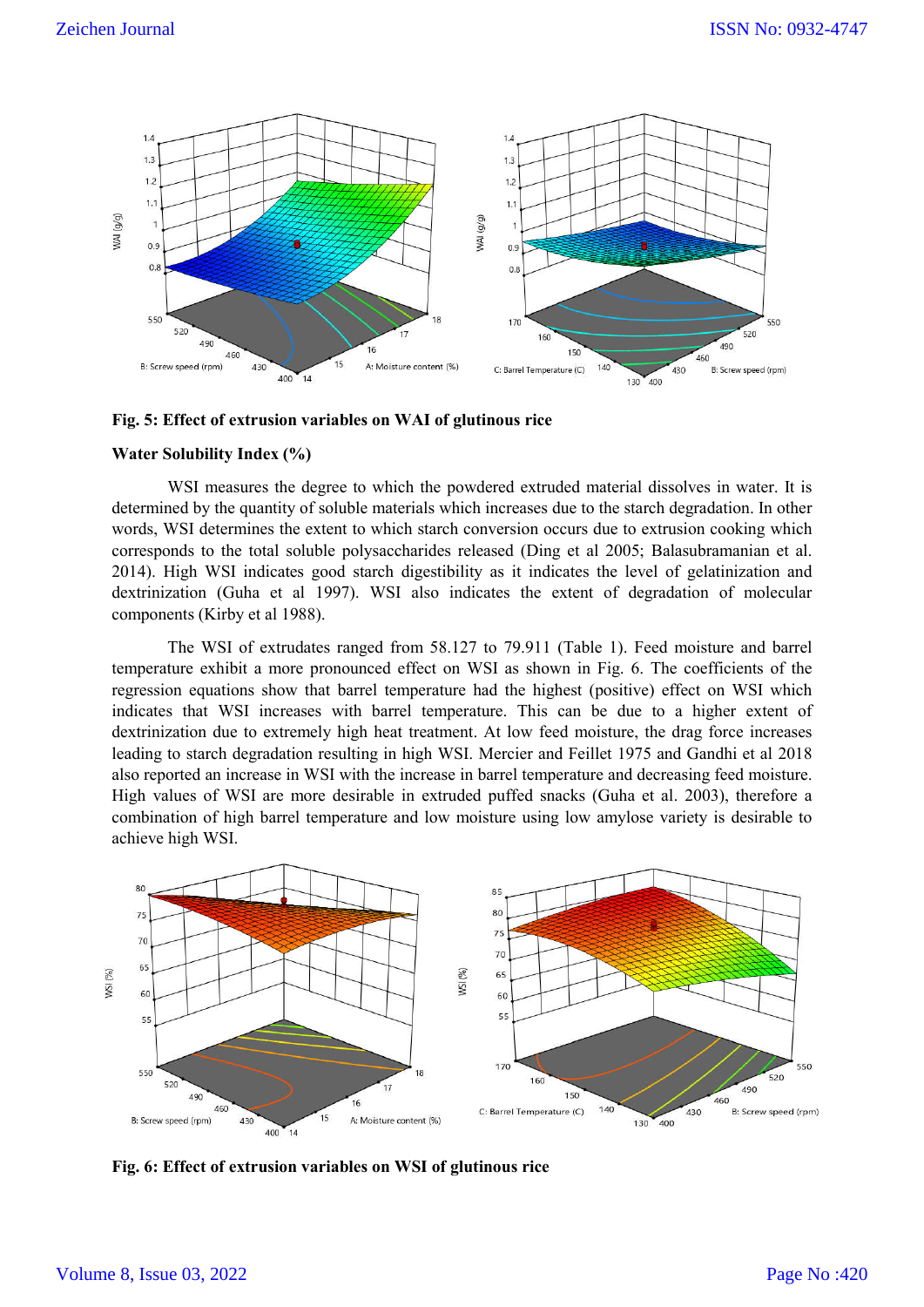#### **Hardness**

The hardness of an extruded product is the peak force required for a probe to penetrate the extrudate. During HTST extrusion process, the effects of both elastic swell and bubble growth contribute to a structural change of starch (Padmanabhan and Bhattacharya 1989). The expansion due to bubble growth and swelling as the raw materials exit the die of the extruder results in the crispness of extrudates while reduced starch conversion and compressed bubble enlargement resulted in a dense and hard product (Ding et al 2005). An extruded product with minimal hardness is mainly more desirable to the consumers.

The hardness values of extruded snacks ranged from 49.916 to 88.652 N (Table 1). Feed moisture exhibits the most significant effect on extrudate hardness as shown in Fig. 7. The positive regression coefficient of feed moisture level in the quadratic model indicated that hardness increases with an increase in moisture level. This can be possibly due to the fact that water acts as a plasticizer to the extruded material and reduce its viscosity resulting in compressed bubble growth and denser extrudates. Earlier findings by Ding et al 2005 and Pardhi et al 2016 also reported that an increase in moisture content resulted in hardness of the extruded products.

Screw speed and barrel temperature also had a significant effect on hardness. Negative coefficients of screw speed and barrel temperature indicate that hardness decreased with an increase in these two variables as depicted in Fig. 7 for response surface plots. A decrease in hardness due to an increased level of screw speed and temperature can be expected as they decrease the melt viscosity hence favoring bubble expansion to produce low-density extrudates. The lower the bulk density, the lower the hardness of extrudates.





#### **Conclusion**

Crispy extruded snacks are gaining popularity as one of the most widely consumed snacks. However, due to its high glycaemic load, it requires nutritional and functional improvement. Colored glutinous varieties offer a suitable material for the development of extruded snacks due to better expansion and functional benefits. RSM studies revealed the significant effects of variation in extrusion processing conditions viz feed moisture, screw speed and barrel temperature on the functional properties of glutinous rice-based extruded snacks. Regression coefficient studies suggest that feed moisture content had the most significant effect on the responses and had a directly proportional effect on density, WAI and hardness and inverse effect on SME, ER, and WSI. While barrel temperature had a slightly lesser effect and have a positive effect on ER and WSI while negatively affecting SME, BD, WAI and hardness; an increase in screw speed resulted in increased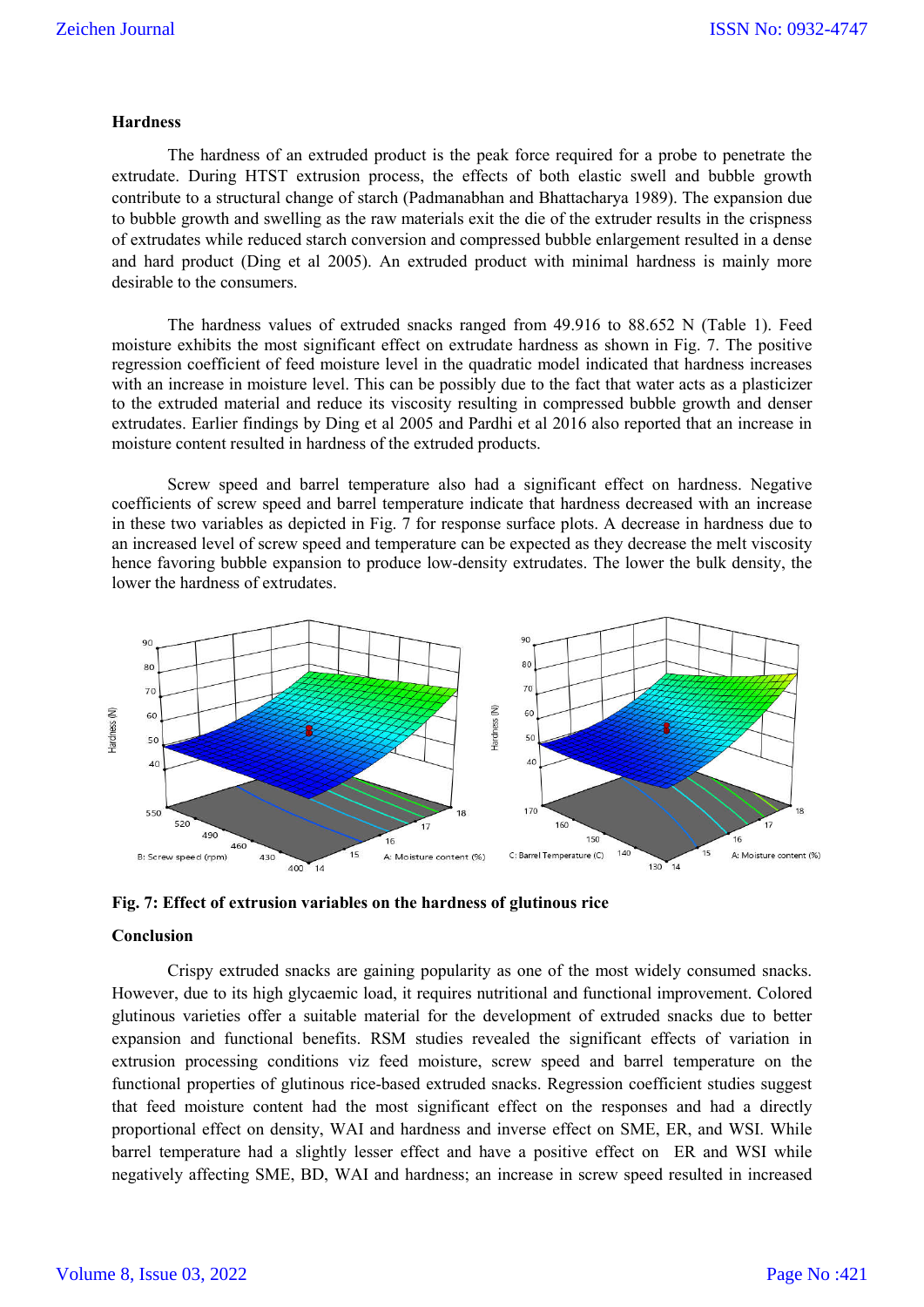SME and ER while a decrease in BD, WAI, WSI and hardness. The processing conditions for the development of glutinous rice-based extruded snacks obtained by graphical optimization were feed moisture 14 to 15.5 %**,** screw speed 445 to 550 rpm while holding optimum barrel temperature of 146  ${}^{0}C$ . Present investigation can act as an efficient framework in providing a discrete outlook to the local food processors for the development of novel and versatile food commodities from these unexplored indeginous rice varieties. Subsequently, the functional properties of red glutinous rice could potentially contribute to the nutritional and functional enrichment of products as well as improvement in texture and expansion properties with importance to the snacks food industry.

### **REFERENCES**

- Abdel-Aal ESM, Young JC, Rabalski I. 2006. Anthocyanin composition in black, blue, pink, purple and red cereal grains. *J Agric Food Chem,***54**:4696–4704.
- Adom KK, Liu RH. 2002. Antioxidant activity of grains. *J Agric Food Chem,***50**:6170–6182.
- Altan, A., McCarthy, K.L. & Maskan, M. 2008. Evaluation of snack foods from barley-tomato pomace blends by extrusion processing. *J Food Eng*, **84**: 231–242.
- Anderson RA, Conway HF, Pfeifer VF and Griffin E. 1969.Gelatinization of corn grits by roll and extrusion cooking. *Cereal Sci Today*, **14**(11): 4-12.
- Balasubramanian, S., Kaur, J. and Singh, D. 2014. Optimization of weaning mix based on malted and extruded pearl millet and barley. *J Food Sci Technol*. **51**: 682-690.
- Bhattacharya, S. 1997. Twin-screw extrusion of rice-green gram blend: extrusion and extrudate characteristics. *J Food Eng*, **32:** 83–99.
- Brennan, M.A, Derbyshire, E., Tiwari, B.K. and Brennan, C.S., 2012. Ready-to-eat snack products: the role of extrusion technology in developing consumer acceptable and nutritious snacks. *Int J Food Sci Technol*, **48**: 893-902.
- Ding, Q.B., Ainsworth, P., Tucker, G. and Marson, H. 2005. The Effect of Extrusion Conditions on the Physicochemical Properties and Sensory Characteristics of Rice-Based Expanded Snacks. *J Food Eng*, **66**: 283-289.
- EmirA O, ŞenolI, Ainsworth P and Yağmur C. 2003.Expansion characteristics of a nutritious extruded snack food using response surface methodology. *Eur Food Res Technol*,**218**(5):474-479.
- Fan J, Mitchell JR, Blanchard JMV.1996. The effect of sugars on the extrusion of maize grits: The role of the glass transition in determining product density and shape. *Int J Food Sci Technol*,**31**:55-65.
- Fan Zhu. 2018. Anthocyanins in cereals: Composition and health effects. *Food Res Int,***109**: 232-249.
- Gandhi N, SinghB, Sharma S and Kapoor S. 2018. Extrusion Process Optimization of Corn Starch to Develop Instant Vegetable Soup Mix. *Int J Curr Microbiol App Sci.* **7**(02): 2886-2910.
- Giovanni, M. 1983. Response surface methodology and product optimisation. *Food Technol*, **37**: 41– 45.
- Gomez MH, Aguilera JM.1983. Changes in starch fraction during extrusion-cooking of corn. *J Food Sci*,**48**:378-382.
- Guha M and Ali SZ. 2006. Extrusion cooking of rice: Effect of amylase content and barrel temperature on product profile. *J Food Process pres,***30**: 706-716.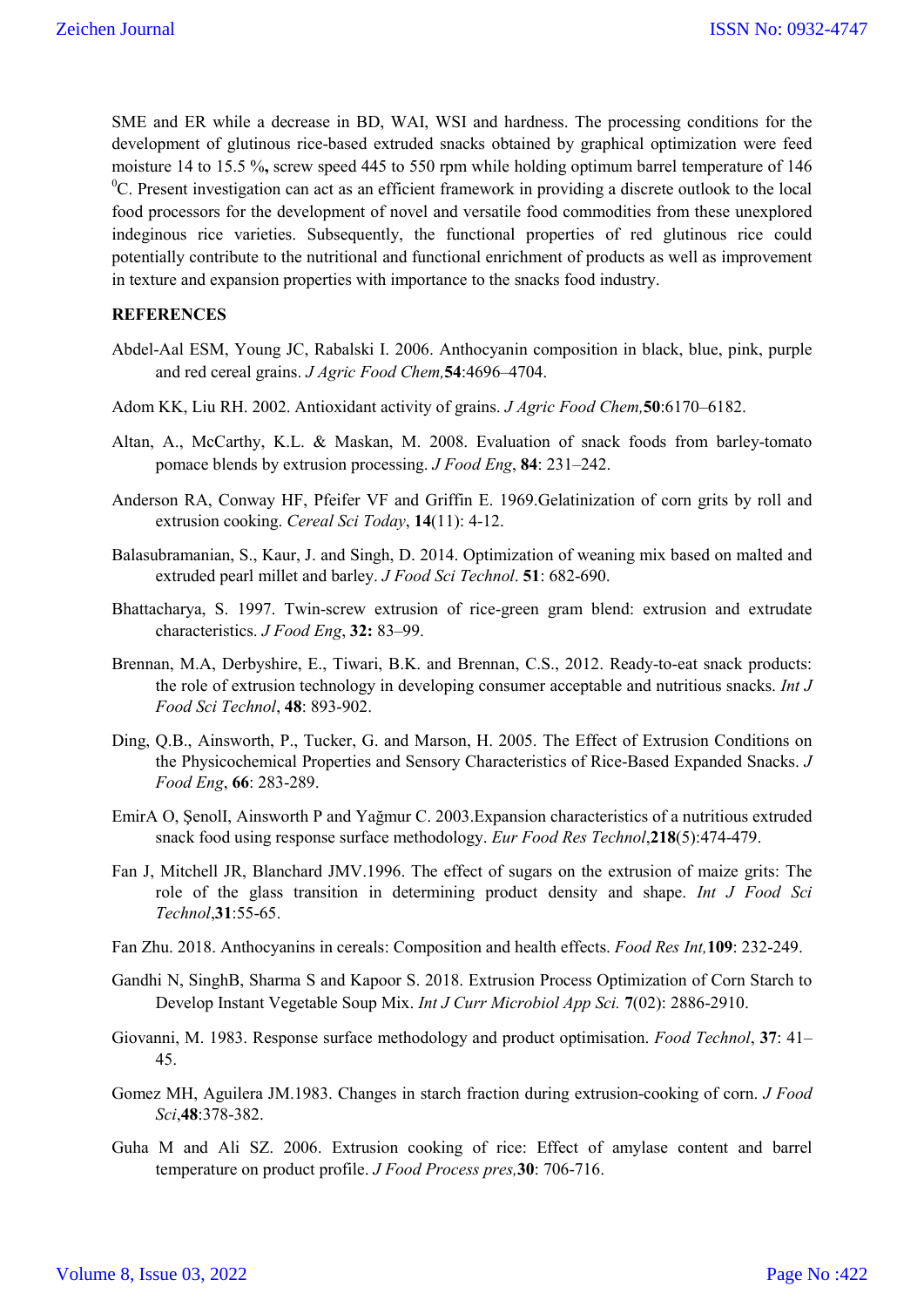- Guha M, SZ Ali, Bhattacharya S. 2003.Screening of variables for extrusion of rice flour employing Plackett–Burman design. *J Food Eng,* **57**: 135–144.
- Guha, M., Ali, S.Z. & Bhattacharya, S. 1997. Twin screw extrusion of rice flour without a die: effect of barrel temperature and screw speed on extrusion and extrudates characteristics. *J Food Eng*, **32**: 251–267.
- Hagenimana, A., Ding, X. and Fang, T. 2006. Evaluation of rice flour modified by extrusion cooking. *J Cereal Sci,***43**: 38-46.
- Hsieh F, Mulvaney SJ, Huff HE, Lue S, Brent JJ. 1989. Effect of dietary fiber and screw speed on some extrusion processing and product variables. *Lebens-WissTechnol*,**22**:204–207.
- Hu, C., Zawistowski, J., Ling, W. and Kitts, D.D. 2003.Black rice (Oryza sativa L. indica) pigmented fraction suppresses both reactive oxygen species and nitricoxide in chemical and biological model systems. *J Agric Food Chem,***51**(18): 5271-5277.
- Jin, Z., Hsieh, F. & Huff, H.E. 1995. Effects of soy fiber, salt, sugar and screw speed on physical properties and microstructure of cornmeal extrudates. *J Cereal Sci,***22**: 185–194.
- Joshi, S. M. R., Bera, M. B. and Panesar, P.S. 2014. Extrusion cooking of maize/spirulina mixture: factors affecting expanded product characteristics and sensory quality. *J Food Process Pres,***38**: 655-664.
- Kirby, A.R., Ollett, A.L., Parker, R. and Smith, A.C. 1988. An experimental study of screw configuration effects in the twin-screw extrusion-cooking of maize grits. *J Food Eng,* **8**: 247- 272.
- Lee, J.C., Kim, J.D., Hsieh, F.H. and Eun, J.B. 2008.Production of black rice cake using ground black rice and medium-grain brown rice. *Int J Food Sci Technol,* **43**(6): 1078–1082.
- Mason WR, Hoseney RC. 1986. Factors affecting the viscosity of extrusion- cooked wheat starch. *Cereal Chem*,**63**:436-441.
- Meng X, Threinen D, Hansen M, Driedger D. 2010.Effects of extrusion conditions on system parameters and physical properties of a chickpea flour-based snack. *Food Res Int,***43**:650-658.
- Mercier, C., Feillet, P., 1975. Modification of carbohydrate components by extrusion-cooking of cereal products. *Cereal Chem,***52**: 283–297.
- Meza, S. L., Sinnecker, P., Schmiele, M., Massaretto, I. L., Chang, Y., & Marquez, Ú. M. (2019). Production of innovative gluten-free breakfast cereals based on red and black rice by extrusion processing technology. *J Food Sci Technol*, **56**: 4855 - 4866.
- Myers R.H. 1971. *Response Surface Methodology*, Allyn and Bacon, Boston, MA.
- Obradović V, Babić J, Subarić D, Ačkar D and Jozinović A 2014. Improvement of nutritional and functional properties of extruded food products. *J Food Nutr Res*, **53**: 189–206.
- Padmanabhan, M., & Bhattacharya, M. 1989. Analysis of Pressure Drop in Extruder Dies. *J Food Sci,***54**(3): 709-713.
- Pan, A., Zhang, S. and Jane, J. 1998. Effects of extrusion variables and chemicals on the properties of starch-based binders and processing conditions. *Cereal Chem,***75**: 541-546.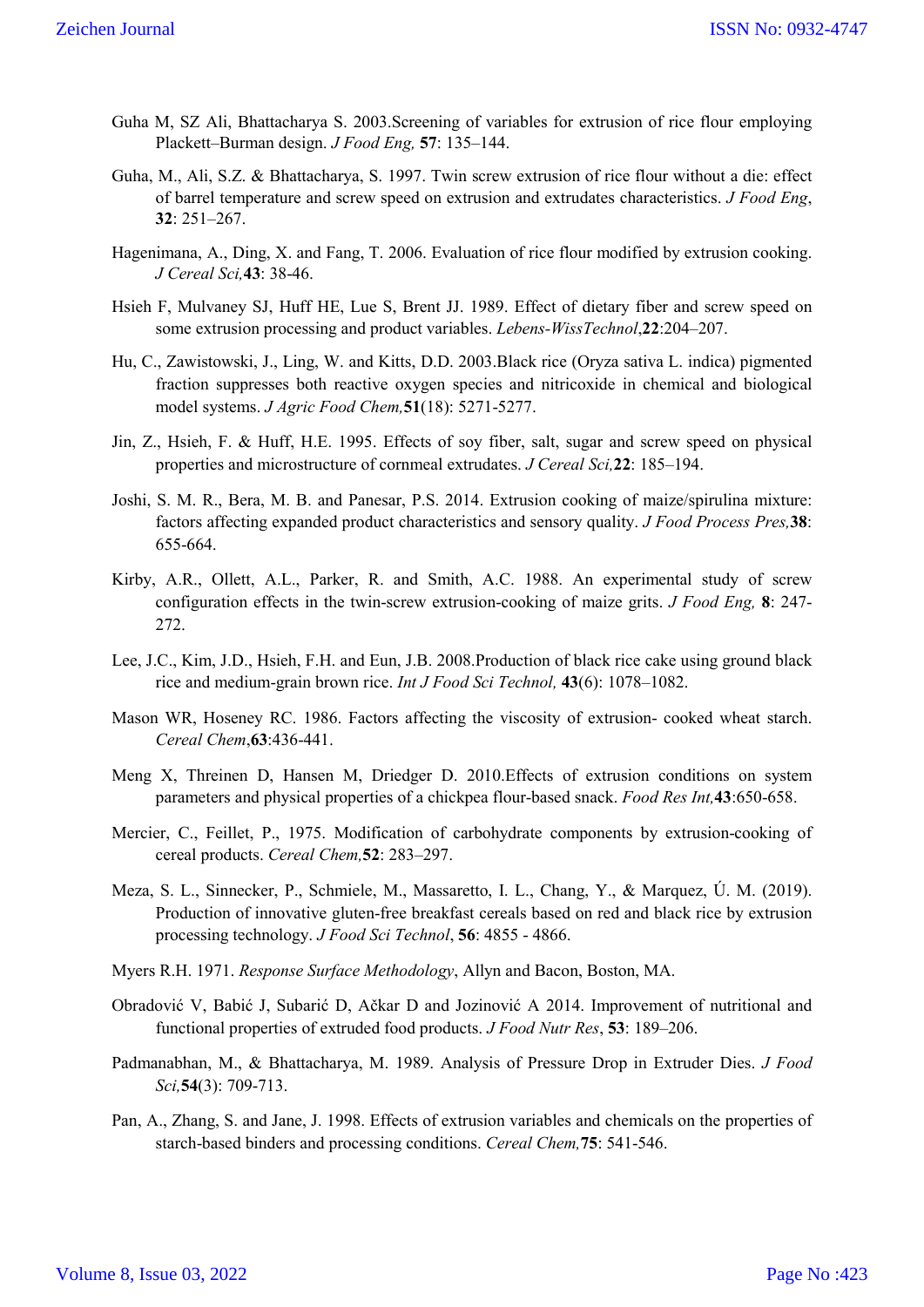- Pansawat N, Jangchud K, Jangchud A, Wuttijumnong P, Saalia FK, Eitenmiller RR. 2008.Effects of extrusion conditions on secondary extrusion variables and physical properties of fish rice-based snacks. *LWT- Food Sci Technol,***41**:632-641.
- Pardhi, S. D., Singh, B., Nayik, G. A., & Dar, B. N. 2016. Evaluation of functional properties of extruded snacks developed from brown rice grits by using response surface methodology. *J Saudi Soc Agricult Sci*,**18**: 7-16.
- Pathania S, Singh B, Sharma S., Sharma V. & Singla S. 2013. Optimization of extrusion processing conditions for preparation of an instant grain base for use in weaning foods. *J Engg Res App,* **3**: 1040-1049.
- Patil RT, Berrios JAG, Swansons BG. 2007. Evaluation of methods for expansion properties of legume extrudates. *Appl Eng Agricult*,**23**:77-83.
- Patil RT, Berrios JAG, Swansons BG. 2007. Evaluation of methods for expansion properties of legume extrudates. *Appl Eng Agricult,***23**:77-83.
- Samyor, D., Deka, S. C., & Das, A. B. (2016). Phytochemical and antioxidant profile of pigmented and non-pigmented rice cultivars of Arunachal Pradesh, India. *Int J Food Properties*, *19*(5), 1104-1114.
- Seth, D. and Rajamanickam, G. 2012. Development of Extruded Snacks Using Soy, Sorghum, Millet and Rice Blend—A Response Surface Methodology Approach. *Int J Food Sci Technol,* 47: 1526-1531.
- Seth, D. and Rajamanickam, G. 2012. Development of Extruded Snacks Using Soy, Sorghum, Millet and Rice Blend-A Response Surface Methodology Approach. *Int J Food Sci Technol,***47**: 1526- 1531.
- Seth, D., Laxmikant SB and Ganapathy V. 2015.Effect of feed composition, moisture content and extrusion temperature on extrudate characteristics of yam-corn-rice based snack food. *J Food Sci Technol,* **52**(3):1830–1838.
- Shao Y, Hua Z, Yu Y, Moua R, Zhu Z, Beta T (2018) Phenolic acids, anthocyanins, proanthocyanidins, antioxidant activity, minerals and their correlations in non-pigmented, red, and black rice. *Food Chem* **239**: 733–741.
- Shen Y, Jin L, Xiao P, Yan L, Jinsong B. 2009. Total phenolics, flavonoids, antioxidant capacity in rice grain and their relation to grain color size and weight. *J Cereal Sci* **49**(1):106–111.
- Singh B, Rachna, Hussain SZ, Sharma S. 2015. Response surface analysis and process optimization of twin screw extrusion cooking of potato-based snacks. *J Food Process Pres,***39**:270-281.
- Singh, B., Sekhon, K.S. and Singh, N. 2007. Effects of moisture, temperature and level of pea grits on extrusion behaviour and product characteristics of rice. *Food Chem,* **100**(1): 198-202.
- Suknark K, Phillips RD, Chinnan MS. 1997. Physical properties of directly expanded extrudates formulated from partially defatted peanut flour and different types of starch. *Food Res Int,*  **30**:515–583.
- Suksomboon A, Limroongreungrat K, Sangnark A, Thititumjariya K, Noomhorm A. 2011. Effect of extrusion conditions on the physicochemical properties of a snack made from purple rice (Hom Nil) and soybean flour blend. *Int J Food Sci Technol,* **46**:201–208.